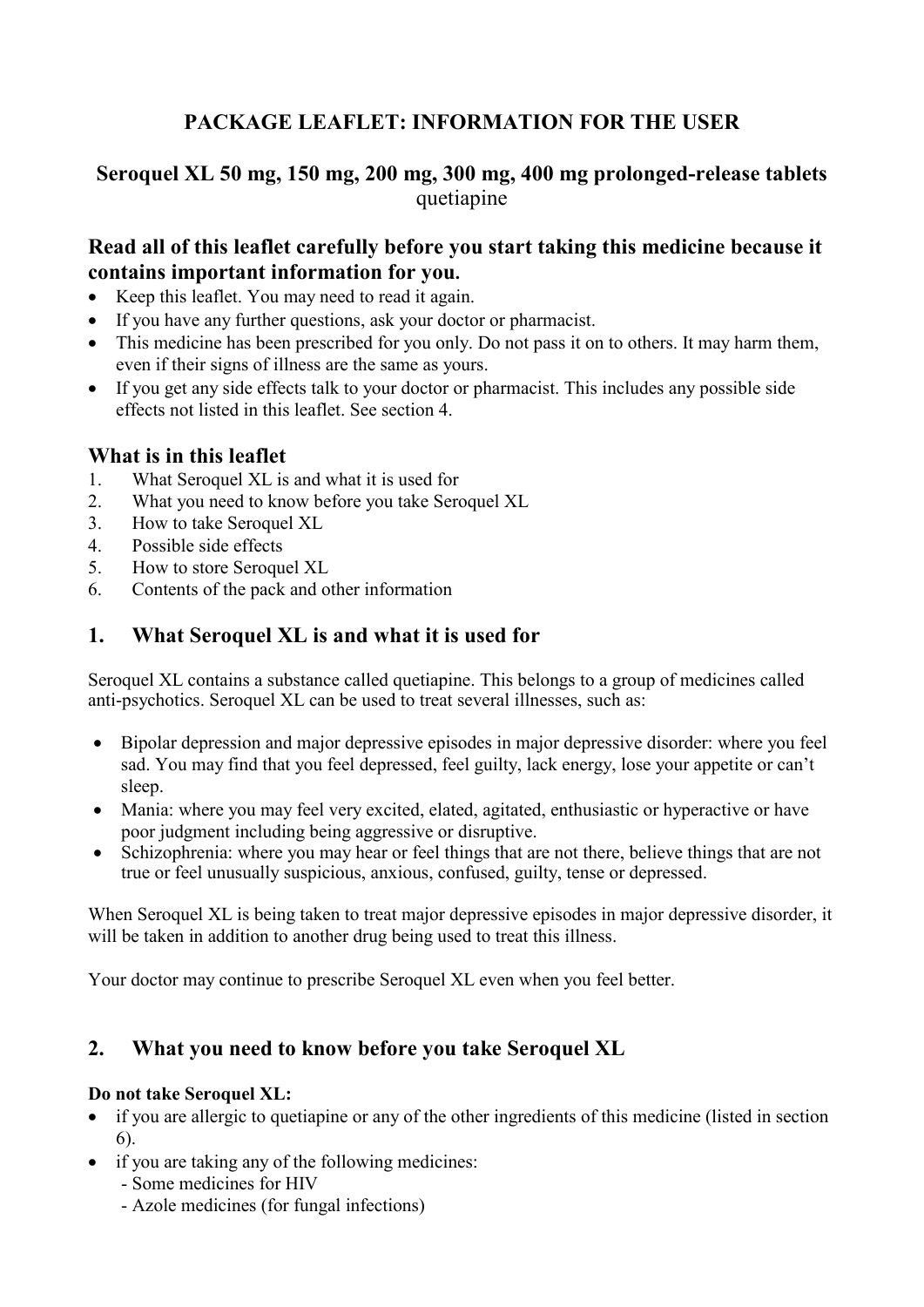- Erythromycin or clarithromycin (for infections)
- Nefazodone (for depression)

If you are not sure, talk to your doctor or pharmacist before taking Seroquel XL.

### **Warnings and Precautions**

Talk to your doctor or pharmacist before taking Seroquel XL:

- if you, or someone in your family, have or have had any heart problems, for example heart rhythm problems, weakening of the heart muscle or inflammation of the heart or if you are taking any medicines that may have an impact on the way your heart beats.
- if you have low blood pressure.
- if you have had a stroke, especially if you are elderly.
- if you have problems with your liver.
- if you have ever had a fit (seizure).
- if you have diabetes or have a risk of getting diabetes. If you do, your doctor may check your blood sugar levels while you are taking Seroquel XL.
- if you know that you have had low levels of white blood cells in the past (which may or may not have been caused by other medicines).
- if you are an elderly person with dementia (loss of brain function). If you are, Seroquel XL should not be taken because the group of medicines that Seroquel XL belongs to may increase the risk of stroke, or in some cases the risk of death, in elderly people with dementia.
- if you are an elderly person with Parkinson's disease/parkinsonism.
- if you or someone else in your family has a history of blood clots, as medicines like these have been associated with formation of blood clots.
- if you have or have had a condition where you stop breathing for short periods during your normal nightly sleep (called "sleep apnoea") and are taking medicines that slow down the normal activity of the brain ("depressants").
- if you have or have had a condition where you can't completely empty your bladder (urinary retention), have an enlarged prostate, a blockage in your intestines, or increased pressure inside your eye. These conditions are sometimes caused by medicines (called "anti-cholinergics") that affect the way nerve cells function in order to treat certain medical conditions.
- if you have a history of alcohol or drug abuse.

Tell your doctor immediately if you experience any of the following after taking Seroquel XL:

- A combination of fever, severe muscle stiffness, sweating or a lowered level of consciousness (a disorder called "neuroleptic malignant syndrome"). Immediate medical treatment may be needed.
- Uncontrollable movements, mainly of your face or tongue.
- Dizziness or a severe sense of feeling sleepy. This could increase the risk of accidental injury (fall) in elderly patients.
- Fits (seizures).
- A long-lasting and painful erection (Priapism).
- have a fast and irregular heartbeat, even when you are at rest, palpitations, breathing problems, chest pain or unexplained tiredness. Your doctor will need to check your heart and if necessary, refer you to a cardiologist immediately.

These conditions can be caused by this type of medicine.

Tell your doctor as soon as possible if you have: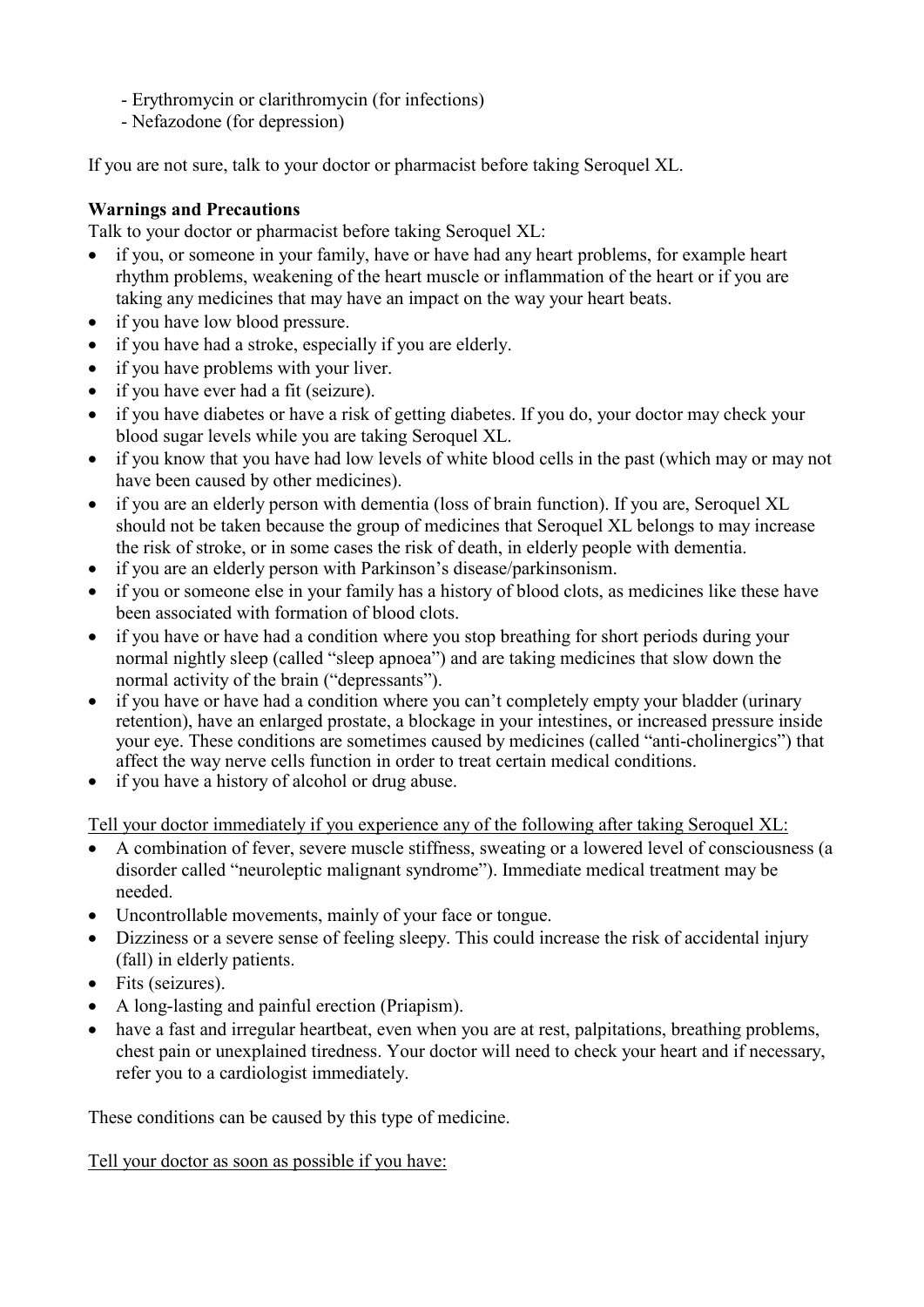- A fever, flu-like symptoms, sore throat, or any other infection, as this could be a result of a very low white blood cell count, which may require Seroquel XL to be stopped and/or treatment to be given.
- Constipation along with persistent abdominal pain, or constipation which has not responded to treatment, as this may lead to a more serious blockage of the bowel.
- **Thoughts of suicide and worsening of your depression**

If you are depressed you may sometimes have thoughts of harming or killing yourself. These may be increased when first starting treatment, since these medicines all take time to work, usually about two weeks but sometimes longer. These thoughts may also be increased if you suddenly stop taking your medication. You may be more likely to think like this if you are a young adult. Information from clinical trials has shown an increased risk of suicidal thoughts and/or suicidal behaviour in young adults aged less than 25 years with depression.

If you have thoughts of harming or killing yourself at any time, contact your doctor or go to a hospital straight away. You may find it helpful to tell a relative or close friend that you are depressed, and ask them to read this leaflet. You might ask them to tell you if they think your depression is getting worse, or if they are worried about changes in your behaviour.

#### **Severe cutaneous adverse reactions (SCARs)**

Severe cutaneous adverse reactions (SCARs) which can be life threatening or fatal have been reported very rarely with treatment of this medicine. These are commonly manifested by:

- Stevens-Johnson syndrome (SJS), a widespread rash with blisters and peeling skin, particularly around the mouth, nose, eyes and genitals
- Toxic Epidermal Necrolysis (TEN), a more severe form causing extensive peeling of the skin
- Drug Reaction with Eosinophilia and Systemic Symptoms (DRESS) consists of flu-like symptoms with a rash, fever, swollen glands, and abnormal blood test results (including increased white blood cells (eosinophilia) and liver enzymes)
- Acute Generalized Exanthematous Pustilosis (AGEP), small blisters filled with pus
- Erythema Multiforme (EM), skin rash with itchy-red irregular spots

Stop using Seroquel XL if you develop these symptoms and contact your doctor or seek medical attention immediately.

### **Weight gain**

Weight gain has been seen in patients taking Seroquel XL. You and your doctor should check your weight regularly.

#### **Children and adolescents**

Seroquel XL is not for use in children and adolescents below 18 years of age.

### **Other medicines and Seroquel XL**

Tell your doctor if you are taking, have recently taken or might take any other medicines.

Do not take Seroquel XL if you are taking any of the following medicines:

- Some medicines for HIV.
- Azole medicines (for fungal infections).
- Erythromycin or clarithromycin (for infections).
- Nefazodone (for depression).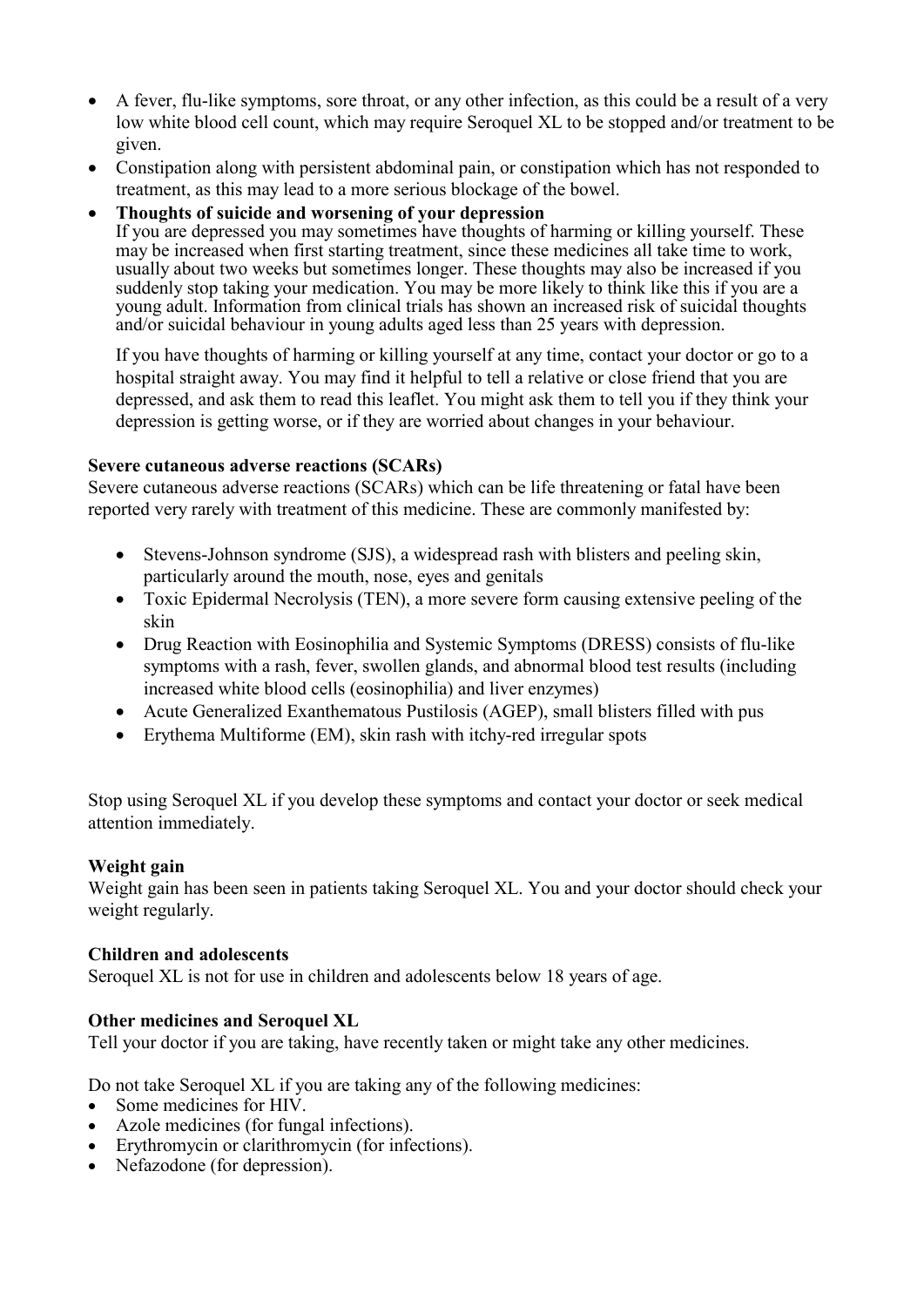Tell your doctor if you are taking any of the following medicines:

- Epilepsy medicines (like phenytoin or carbamazepine).
- High blood pressure medicines.
- Barbiturates (for difficulty sleeping).
- Thioridazine or Lithium (other anti-psychotic medicines).
- Medicines that have an impact on the way your heart beats, for example, drugs that can cause an imbalance in electrolytes (low levels of potassium or magnesium) such as diuretics (water pills) or certain antibiotics (drugs to treat infections).
- Medicines that can cause constipation.
- Medicines (called "anti-cholinergics") that affect the way nerve cells function in order to treat certain medical conditions.

Before you stop taking any of your medicines, please talk to your doctor first.

#### **Seroquel XL with food, drink and alcohol**

- Seroquel XL can be affected by food and you should therefore take your tablets at least one hour before a meal or prior to bedtime.
- Be careful how much alcohol you drink. This is because the combined effect of Seroquel XL and alcohol can make you sleepy.
- Do not drink grapefruit juice while you are taking Seroquel XL. It can affect the way the medicine works.

#### **Pregnancy and breast-feeding**

If you are pregnant or breast-feeding, think you may be pregnant or planning to have a baby ask your doctor for advice before taking this medicine. You should not take Seroquel XL during pregnancy unless this has been discussed with your doctor. Seroquel should not be taken if you are breast-feeding.

The following symptoms which can represent withdrawal may occur in newborn babies of mothers that have used Seroquel in the last trimester (last three months of their pregnancy): shaking, muscle stiffness and/or weakness, sleepiness, agitation, breathing problems, and difficulty in feeding. If your baby develops any of these symptoms you may need to contact your doctor.

#### **Driving and using machines**

Your tablets may make you feel sleepy. Do not drive or use any tools or machines until you know how the tablets affect you.

#### **Seroquel XL contains lactose**

Seroquel XL contains lactose which is a type of sugar. If you have been told by your doctor that you have an intolerance to some sugars, talk to your doctor before taking this medicine.

### **Seroquel XL contains sodium**

Seroquel XL 50 mg prolonged-release tablets and Seroquel XL 150 mg prolonged-release tablets and Seroquel XL 200 mg prolonged-release tablets contain less than 1 mmol sodium (23 mg) per tablet, that is to say essentially 'sodium-free'.

Seroquel XL 300 mg prolonged-release tablets and Seroquel XL 400 mg prolonged-release tablets contain 27 mg sodium (main component of cooking/table salt) in each tablet. This is equivalent to 1.35% of the recommended maximum daily dietary intake of sodium for an adult.

### **Effect on Urine Drug Screens**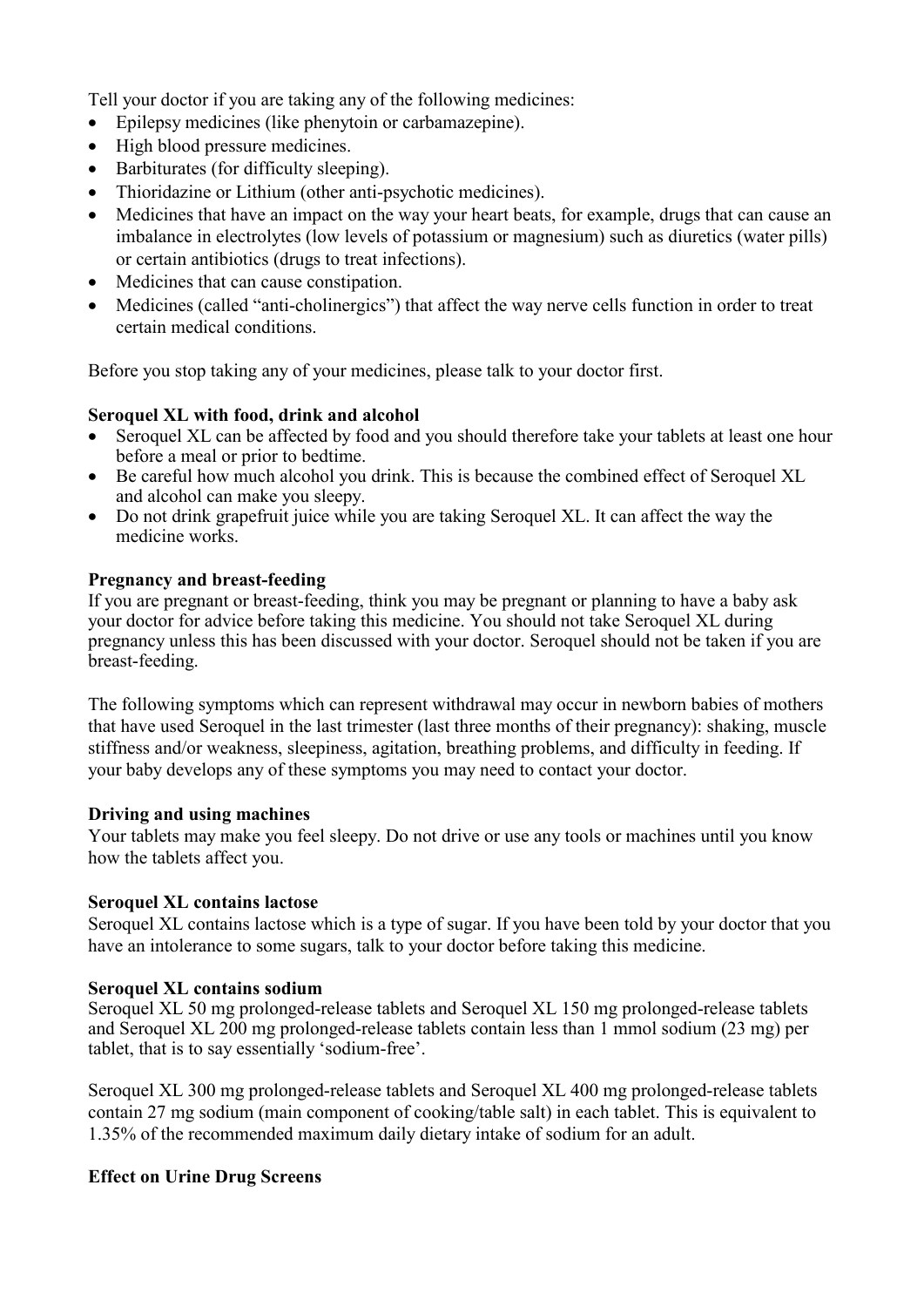If you are having a urine drug screen, taking Seroquel may cause positive results for methadone or certain drugs for depression called tricyclic antidepressants (TCAs) when some test methods are used, even though you may not be taking methadone or TCAs. If this happens, a more specific test can be performed.

# **3. How to take Seroquel XL**

Always take this medicine exactly as your doctor has told you. Check with your doctor or pharmacist if you are not sure.

Your doctor will decide on your starting dose. The maintenance dose (daily dose) will depend on your illness and needs but will usually be between 150 mg and 800 mg.

- You will take your tablets once a day.
- Do not split, chew or crush the tablets.
- Swallow your tablets whole with a drink of water.
- Take your tablets without food (at least one hour before a meal or at bedtime, your doctor will tell you when).
- Do not drink grapefruit juice while you are taking Seroquel XL. It can affect the way the medicine works.
- Do not stop taking your tablets even if you feel better, unless your doctor tells you.

### **Liver problems**

If you have liver problems your doctor may change your dose.

### **Elderly people**

If you are elderly your doctor may change your dose.

### **Use in children and adolescents**

Seroquel XL should not be used by children and adolescents aged under 18 years.

### **If you take more Seroquel XL than you should**

If you take more Seroquel XL than prescribed by your doctor, you may feel sleepy, feel dizzy and experience abnormal heart beats. Contact your doctor or nearest hospital straight away. Keep the Seroquel XL tablets with you.

### **If you forget to take Seroquel XL**

If you forget to take a dose, take it as soon as you remember. If it is almost time to take the next dose, wait until then. Do not take a double dose to make up for a forgotten tablet.

### **If you stop taking Seroquel XL**

If you suddenly stop taking Seroquel XL, you may be unable to sleep (insomnia), or you may feel sick (nausea), or you may experience headache, diarrhoea, being sick (vomiting), dizziness or irritability. Your doctor may suggest you reduce the dose gradually before stopping treatment.

If you have any further questions on the use of this medicine, ask your doctor or pharmacist.

## **4. Possible side effects**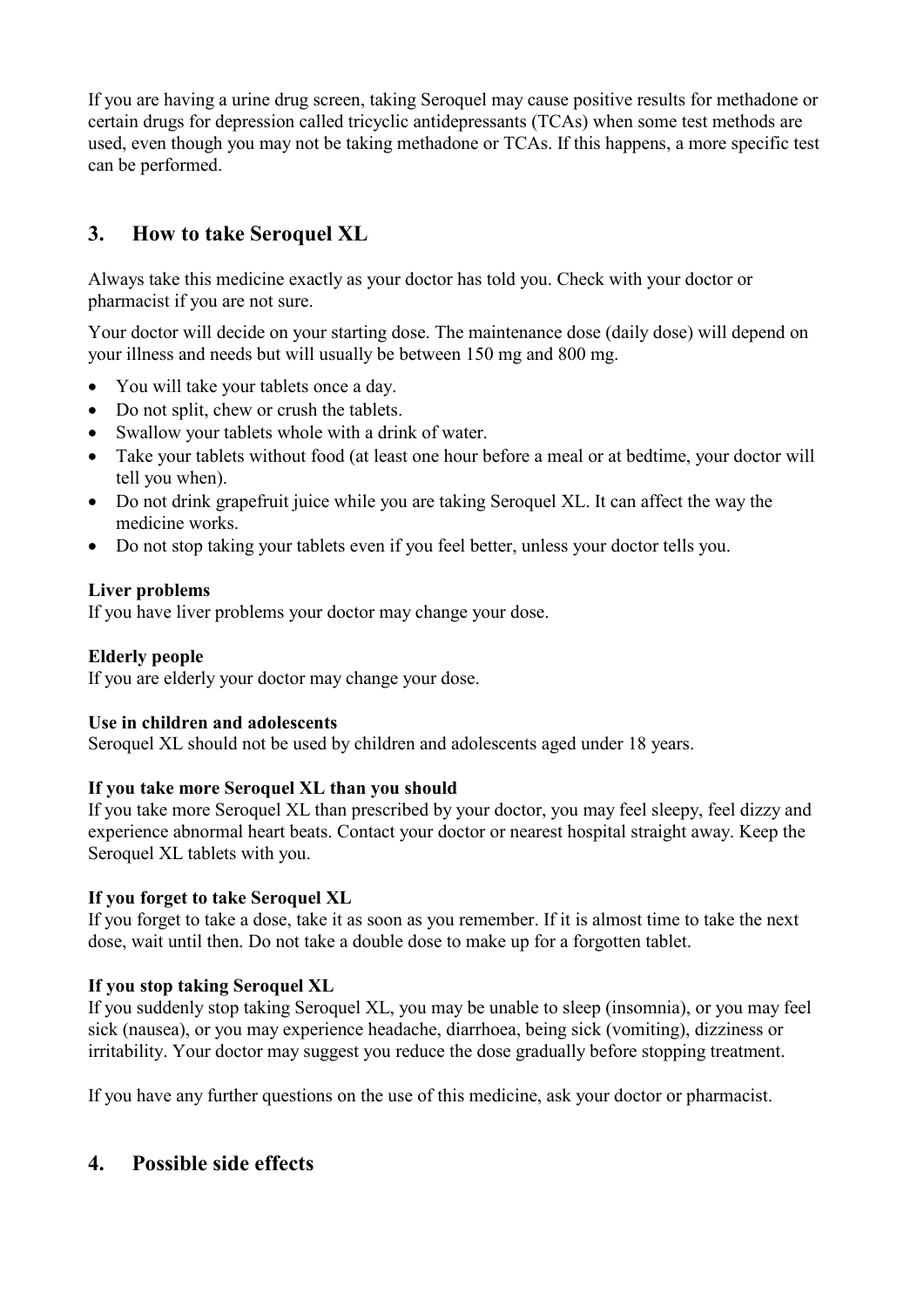Like all medicines, this medicine can cause side effects, although not everybody gets them.

## **Very common: may affect more than 1 in 10 people**

- Dizziness (may lead to falls), headache, dry mouth.
- Feeling sleepy (this may go away with time, as you keep taking Seroquel) (may lead to falls).
- Discontinuation symptoms (symptoms which occur when you stop taking Seroquel) include not being able to sleep (insomnia), feeling sick (nausea), headache, diarrhoea, being sick (vomiting), dizziness and irritability. Gradual withdrawal over a period of at least 1 to 2 weeks is advisable.
- Putting on weight.
- Abnormal muscle movements. These include difficulty starting muscle movements, shaking, feeling restless or muscle stiffness without pain.
- Changes in the amount of certain fats (triglycerides and total cholesterol).

### **Common: may affect up to 1 in 10 people**

- Rapid heartbeat.
- Feeling like your heart is pounding, racing or has skipped beats.
- Constipation, upset stomach (indigestion).
- Feeling weak.
- Swelling of arms or legs.
- Low blood pressure when standing up. This may make you feel dizzy or faint (may lead to falls).
- Increased levels of sugar in the blood.
- Blurred vision.
- Abnormal dreams and nightmares.
- Feeling more hungry.
- Feeling irritated.
- Disturbance in speech and language.
- Thoughts of suicide and worsening of your depression.
- Shortness of breath.
- Vomiting (mainly in the elderly).
- Fever.
- Changes in the amount of thyroid hormones in your blood.
- Decreases in the number of certain types of blood cells.
- Increases in the amount of liver enzymes measured in the blood.
- Increases in the amount of the hormone prolactin in the blood. Increases in the hormone prolactin could in rare cases lead to the following:
	- Men and women to have swelling of breasts and unexpectedly produce breast milk.
	- Women to have no monthly period or irregular periods.

## **Uncommon: may affect up to 1 in 100 people**

- Fits or seizures
- Allergic reactions that may include raised lumps (weals), swelling of the skin and swelling around the mouth.
- Unpleasant sensations in the legs (also called restless legs syndrome).
- Difficulty swallowing.
- Uncontrollable movements, mainly of your face or tongue.
- Sexual dysfunction.
- Diabetes.
- Change in electrical activity of the heart seen on ECG (OT prolongation).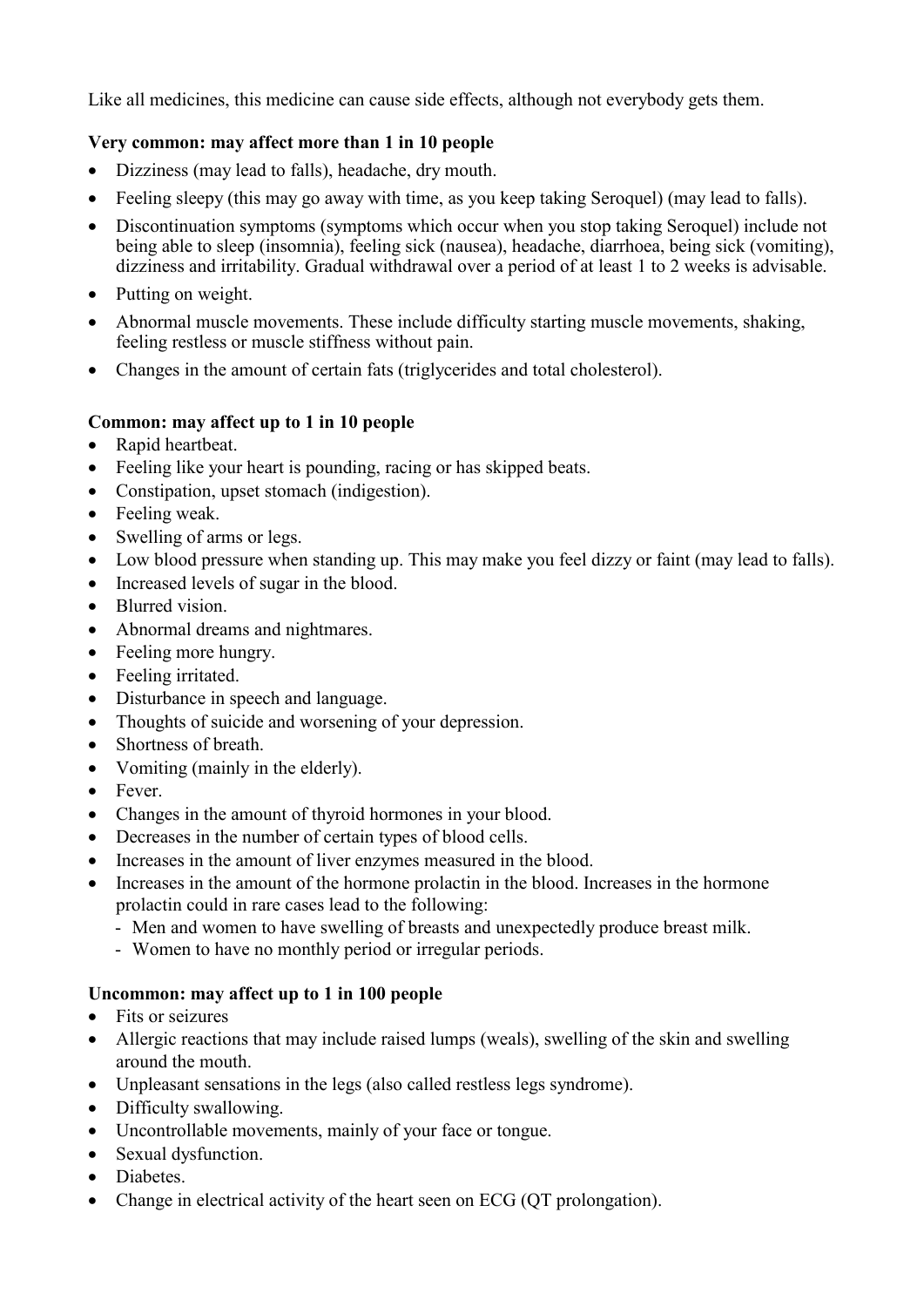- A slower than normal heart rate which may occur when starting treatment and which may be associated with low blood pressure and fainting.
- Difficulty in passing urine.
- Fainting (may lead to falls).
- Stuffy nose.
- Decrease in the amount of red blood cells.
- Decrease in the amount of sodium in the blood.
- Worsening of pre-existing diabetes.
- Confusion.

## **Rare: may affect up to 1 in 1,000 people**

- A combination of high temperature (fever), sweating, stiff muscles, feeling very drowsy or faint (a disorder called "neuroleptic malignant syndrome").
- Yellowing of the skin and eyes (jaundice).
- Inflammation of the liver (hepatitis).
- A long-lasting and painful erection (priapism).
- Swelling of breasts and unexpected production of breast milk (galactorrhoea).
- Menstrual disorder.
- Blood clots in the veins especially in the legs (symptoms include swelling, pain and redness in the leg), which may travel through blood vessels to the lungs causing chest pain and difficulty in breathing. If you notice any of these symptoms seek medical advice immediately.
- Walking, talking, eating or other activities while you are asleep.
- Body temperature decreased (hypothermia).
- Inflammation of the pancreas.
- A condition (called "metabolic syndrome") where you may have a combination of 3 or more of the following: an increase in fat around your abdomen, a decrease in "good cholesterol" (HDL-C), an increase in a type of fat in your blood called triglycerides, high blood pressure and an increase in your blood sugar.
- Combination of fever, flu-like symptoms, sore throat, or any other infection with very low white blood cell count, a condition called agranulocytosis.
- Bowel obstruction.
- Increased blood creatine phosphokinase (a substance from the muscles).

## **Very rare: may affect up to 1 in 10,000 people**

- Severe rash, blisters, or red patches on the skin.
- A severe allergic reaction (called anaphylaxis) which may cause difficulty in breathing or shock.
- Rapid swelling of the skin, usually around the eyes, lips and throat (angioedema).
- A serious blistering condition of the skin, mouth, eyes and genitals (Stevens-Johnson syndrome) See section 2.
- Inappropriate secretion of a hormone that controls urine volume.
- Breakdown of muscle fibers and pain in muscles (rhabdomyolysis).

## **Not known: frequency cannot be estimated from the available data**

- Skin rash with irregular red spots (erythema multiforme). See section 2. Rapid appearance of areas of red skin studded with small pustules (small blisters filled with white/yellow fluid called as Acute Generalized Exanthematous Pustulosis (AGEP). See section 2.
- Serious, sudden allergic reaction with symptoms such as fever and blisters on the skin and peeling of the skin (toxic epidermal necrolysis) See section 2.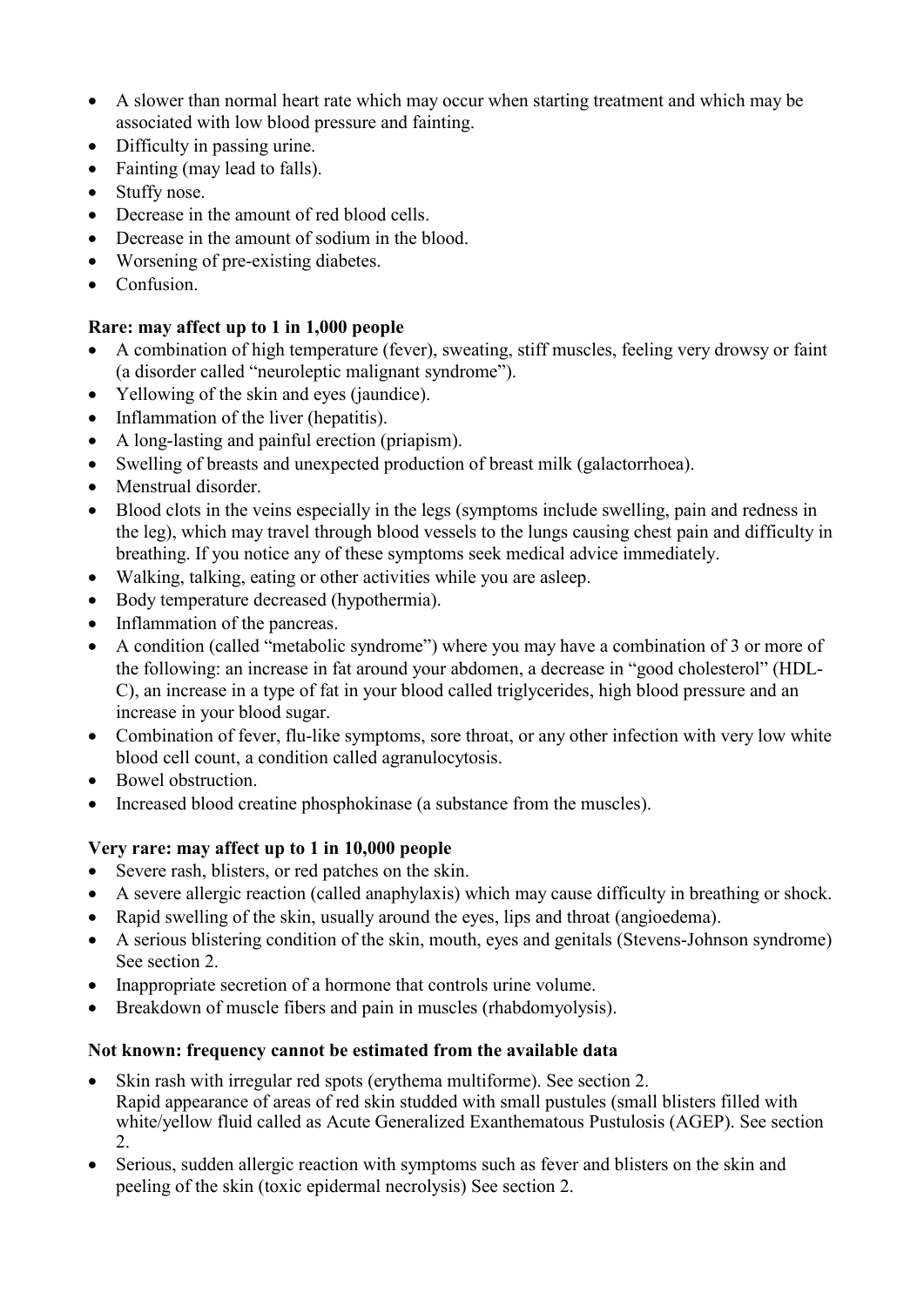- Drug Reaction with Eosinophilia and Systemic Symptoms (DRESS) consists of flu-like symptoms with a rash, fever, swollen glands, and abnormal blood test results (including increased white blood cells (eosinophilia) and liver enzymes) See section 2.
- Symptoms of withdrawal may occur in newborn babies of mothers that have used Seroquel XL during their pregnancy.
- Stroke.
- Disorder of the heart muscle (cardiomyopathy)
- Inflammation of the heart muscle (myocarditis)
- Inflammation of blood vessels (Vasculitis), often with skin rash with small red or purple bumps

The class of medicines to which Seroquel XL belongs can cause heart rhythm problems, which can be serious and in severe cases may be fatal.

Some side effects are only seen when a blood test is taken. These include changes in the amount of certain fats (triglycerides and total cholesterol) or sugar in the blood, changes in the amount of thyroid hormones in your blood, increased liver enzymes, decreases in the number of certain types of blood cells, decrease in the amount of red blood cells, increased blood creatine phosphokinase (a substance in the muscles), decrease in the amount of sodium in the blood, and increases in the amount of the hormone prolactin in the blood. Increases in the hormone prolactin could in rare cases lead to the following:

- Men and women to have swelling of breasts and unexpectedly produce breast milk.
- Women to have no monthly period or irregular periods.

Your doctor may ask you to have blood tests from time to time.

#### **Additional side effects in children and adolescents**

The same side effects that may occur in adults may also occur in children and adolescents.

The following side effects have been seen more often in children and adolescents or have not been seen in adults:

### **Very common: may affect more than 1 in 10 people**

- Increase in the amount of a hormone called prolactin, in the blood. Increases in the hormone prolactin could in rare cases lead to the following:
	- Boys and girls to have swelling of breasts and unexpectedly produce breast milk
	- Girls to have no monthly period or irregular periods.
- Increased appetite.
- Vomiting.
- Abnormal muscle movements. These include difficulty starting muscle movements, shaking, feeling restless or muscle stiffness without pain.
- Increase in blood pressure.

### **Common: may affect up to 1 in 10 people**

- Feeling weak, fainting (may lead to falls).
- Stuffy nose.
- Feeling irritated.

#### **Reporting of side effects**

If you get any side effects, talk to your doctor or pharmacist. This includes any possible side effects not listed in this leaflet. You can also report side effects directly via the Yellow Card Scheme Website: [www.mhra.gov.uk/yellowcard](http://www.mhra.gov.uk/yellowcard) or search for MHRA Yellow Card in the Google Play or Apple App Store. By reporting side effects you can help provide more information on the safety of this medicine.